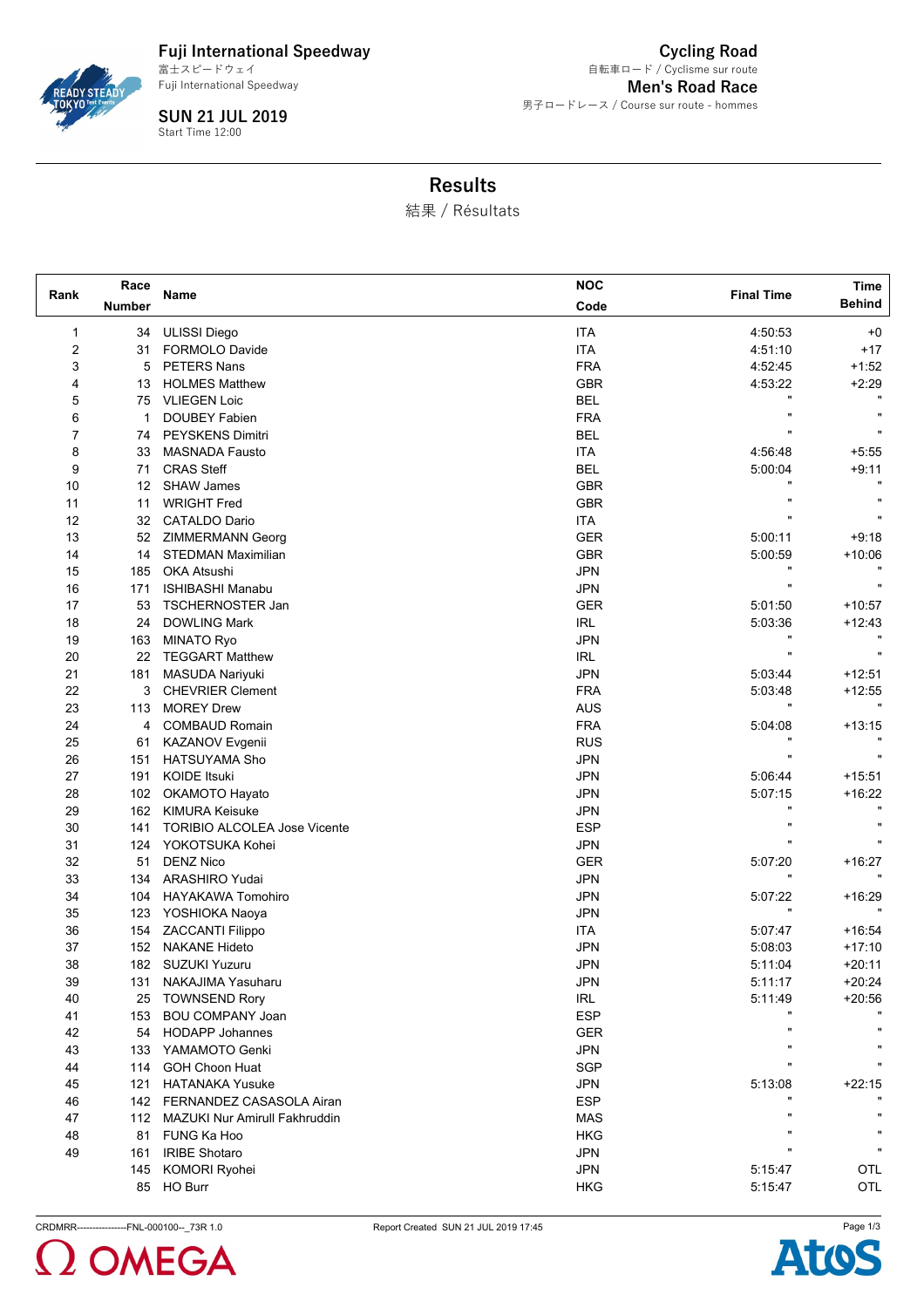

**Fuji International Speedway** Fuji International Speedway 富士スピードウェイ

**SUN 21 JUL 2019** Start Time 12:00

**Cycling Road Men's Road Race** 男子ロードレース / Course sur route - hommes 自転車ロード / Cyclisme sur route

## **Results**

結果 / Résultats

| Race                  |                                           | <b>NOC</b> | <b>Final Time</b> | Time          |
|-----------------------|-------------------------------------------|------------|-------------------|---------------|
| Rank<br><b>Number</b> | Name                                      | Code       |                   | <b>Behind</b> |
|                       | 92 CHAWCHIANGKWANG Peerapol               | <b>THA</b> | 5:15:47           | <b>OTL</b>    |
|                       | 183<br><b>ONODERA Rei</b>                 | <b>JPN</b> | 5:15:47           | OTL           |
|                       | 135 TSUBAKI Hiroshi                       | <b>JPN</b> | 5:18:09           | <b>OTL</b>    |
|                       | 172 HIRATSUKA Yoshimitsu                  | <b>JPN</b> | DNF               |               |
|                       | 165 NAKAI Tadaaki                         | <b>JPN</b> | <b>DNF</b>        |               |
|                       | 72 GOOSSENS Kobe                          | BEL        | <b>DNF</b>        |               |
|                       | KOISHI Yuma<br>122                        | <b>JPN</b> | <b>DNF</b>        |               |
|                       | <b>NAESEN Lawrence</b><br>73              | <b>BEL</b> | <b>DNF</b>        |               |
|                       | <b>HORI Takaaki</b><br>184                | <b>JPN</b> | DNF               |               |
|                       | 144 YASUHARA Daiki                        | <b>JPN</b> | <b>DNF</b>        |               |
|                       | 62 FROLOV Igor                            | <b>RUS</b> | <b>DNF</b>        |               |
|                       | 42 PETELIN Jan                            | <b>LUX</b> | <b>DNF</b>        |               |
|                       | <b>DUIUNOV Vladislav</b><br>63            | <b>RUS</b> | <b>DNF</b>        |               |
|                       | 192 OMORI Shunsuke                        | <b>JPN</b> | <b>DNF</b>        |               |
|                       | 82 CHOY Hiu Fung                          | <b>HKG</b> | <b>DNF</b>        |               |
|                       | <b>OTHMAN Muhamad Afiq Huznie</b><br>111  | <b>MAS</b> | <b>DNF</b>        |               |
|                       | <b>HOLLMANN Juri</b><br>55                | <b>GER</b> | <b>DNF</b>        |               |
|                       | <b>WEYRICH Maxime</b><br>43               | <b>LUX</b> | <b>DNF</b>        |               |
|                       | McCARTHY Robert-jon<br>23                 | <b>IRL</b> | <b>DNF</b>        |               |
|                       | 115 BATMUNKH Maral-erdene                 | <b>MGL</b> | <b>DNF</b>        |               |
|                       | NAKAGAWA Ken<br>105                       | <b>JPN</b> | <b>DNF</b>        |               |
|                       | 91<br>SAIUDOMSIN Phuchong                 | <b>THA</b> | <b>DNF</b>        |               |
|                       | 173<br>TOKUDA Suguru                      | <b>JPN</b> | <b>DNF</b>        |               |
|                       | <b>FOKIN Mikhail</b><br>64                | <b>RUS</b> | <b>DNF</b>        |               |
|                       | <b>CONTER Ken</b><br>45                   | <b>LUX</b> | <b>DNF</b>        |               |
|                       | <b>DOWNEY Mark</b><br>21                  | <b>IRL</b> | <b>DNF</b>        |               |
|                       | <b>CHUMACHENKO Daniil</b><br>65           | <b>RUS</b> | <b>DNF</b>        |               |
|                       | CHIU Ho San<br>83                         | <b>HKG</b> | <b>DNF</b>        |               |
|                       | <b>DIEDERICH Tim</b><br>41                | LUX        | <b>DNF</b>        |               |
|                       | <b>KOCKELMANN Raphael</b><br>44           | LUX        | DNF               |               |
|                       | LAU Wan Yau Vincent<br>84                 | <b>HKG</b> | <b>DNF</b>        |               |
|                       | CHAIYASOMBAT Thanakhan<br>93              | <b>THA</b> | <b>DNF</b>        |               |
|                       | <b>BOONRATANATHANAKORN Thurakit</b><br>94 | <b>THA</b> | <b>DNF</b>        |               |
|                       | SIRIRONNACHAI Sarawut<br>95               | <b>THA</b> | <b>DNF</b>        |               |
|                       | SUMIYOSHI Kota<br>101                     | <b>JPN</b> | <b>DNF</b>        |               |
|                       | KUSABA Keigo<br>103                       | <b>JPN</b> | <b>DNF</b>        |               |
|                       | 132 OKUBO Jin                             | <b>JPN</b> | <b>DNF</b>        |               |
|                       | 143 SANO Junya                            | <b>JPN</b> | DNF               |               |
|                       | YOKOYAMA Kota<br>164                      | <b>JPN</b> | <b>DNF</b>        |               |
|                       | MAGOSAKI Daiki<br>174                     | <b>JPN</b> | <b>DNF</b>        |               |
|                       | 175<br><b>CHIKATANI Ryo</b>               | <b>JPN</b> | <b>DNF</b>        |               |
|                       | 193<br><b>MATSUI Mugen</b>                | <b>JPN</b> | <b>DNF</b>        |               |
|                       | 194<br><b>FUJITA Shunsuke</b>             | <b>JPN</b> | <b>DNF</b>        |               |
|                       | SATO Hiroshi<br>195                       | <b>JPN</b> | <b>DNF</b>        |               |
|                       | 125<br><b>TAKEYAMA Kosuke</b>             | <b>JPN</b> | <b>DNS</b>        |               |